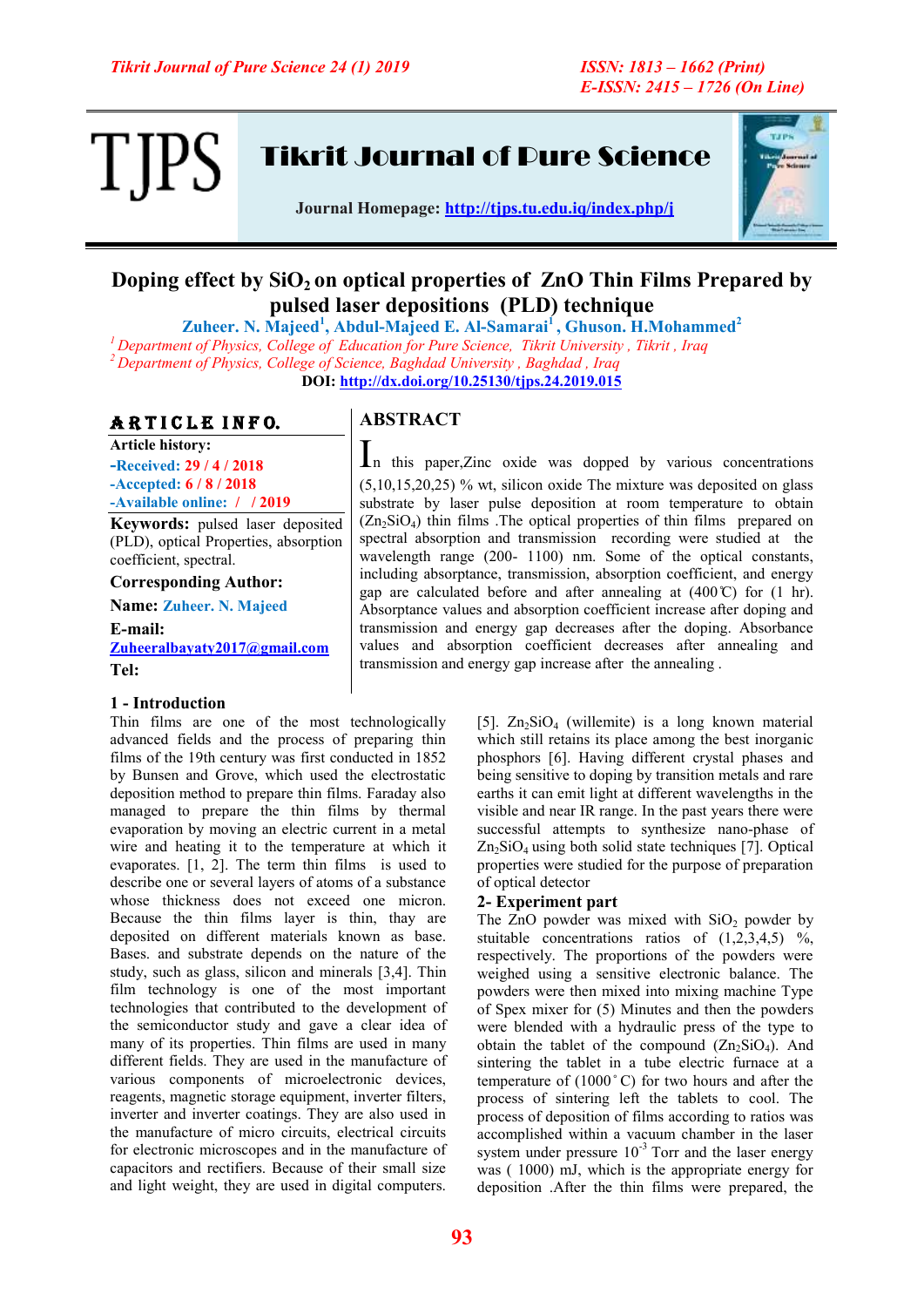#### *Tikrit Journal of Pure Science 24 (1) 2019 ISSN: 1813 – 1662 (Print)*

films were annealing for an hour in a  $400\degree C$  in a tube electric furnace . The chemical Materials used were brought from American origin by high purity(99.999) .Glass slides were used with German-made dimensions  $(26 \times 76 \times 1)$ . These glass plates were cleaned using the following steps:1-Wash the slides or glass bases with water and detergent powder and apply with a clean, soft cloth to remove the oil stains. 2-Immerse glass slides in high-purity ethanol for 10 minutes. 3- Wash slides with distilled water for 30 minutes. 4- Incubate slides in acetone for 15 min. 5- Place slides in plastic folders, and save them until they are used. The optical measurements of  $(Zn_2SiO_4)$ thin films depend on, thickness, homogeneity, structure, used materials and the preparation conditions. The measured were cary out by using UV/

Visible SP-8001 spectrophotometer at wavelength (200 -1100) nm.

## **3- Results and discussion**

## **3-1-Absorptance**.

Fig  $(1)$ , $(2)$  show that absorbance are increasing by increasing the rate of doping before and after annealing. This is due to the development of donor levels of silicon oxide impurities within the energy gap near the conductive band this would reduce the energy gap of the deformed films, lead to the deviation of the absorbance edge towards the long wavelengths, this increasing in the absorbance valuo of  $(Zn_2SiO_4)$  in the visible region. This results agree with references [8] .



#### **3-2-Transmission** .

Fig  $(3)$ , $(4)$  show that transmission decrease before and after doping and before and after annealing the reduced value of films transmission depends on

flattening deformities, concentration centers, and photon-falling energy. This results agree with references [9] .



**Fig (3) )Transmission for Zn2SiO4 with different ratio before annealing**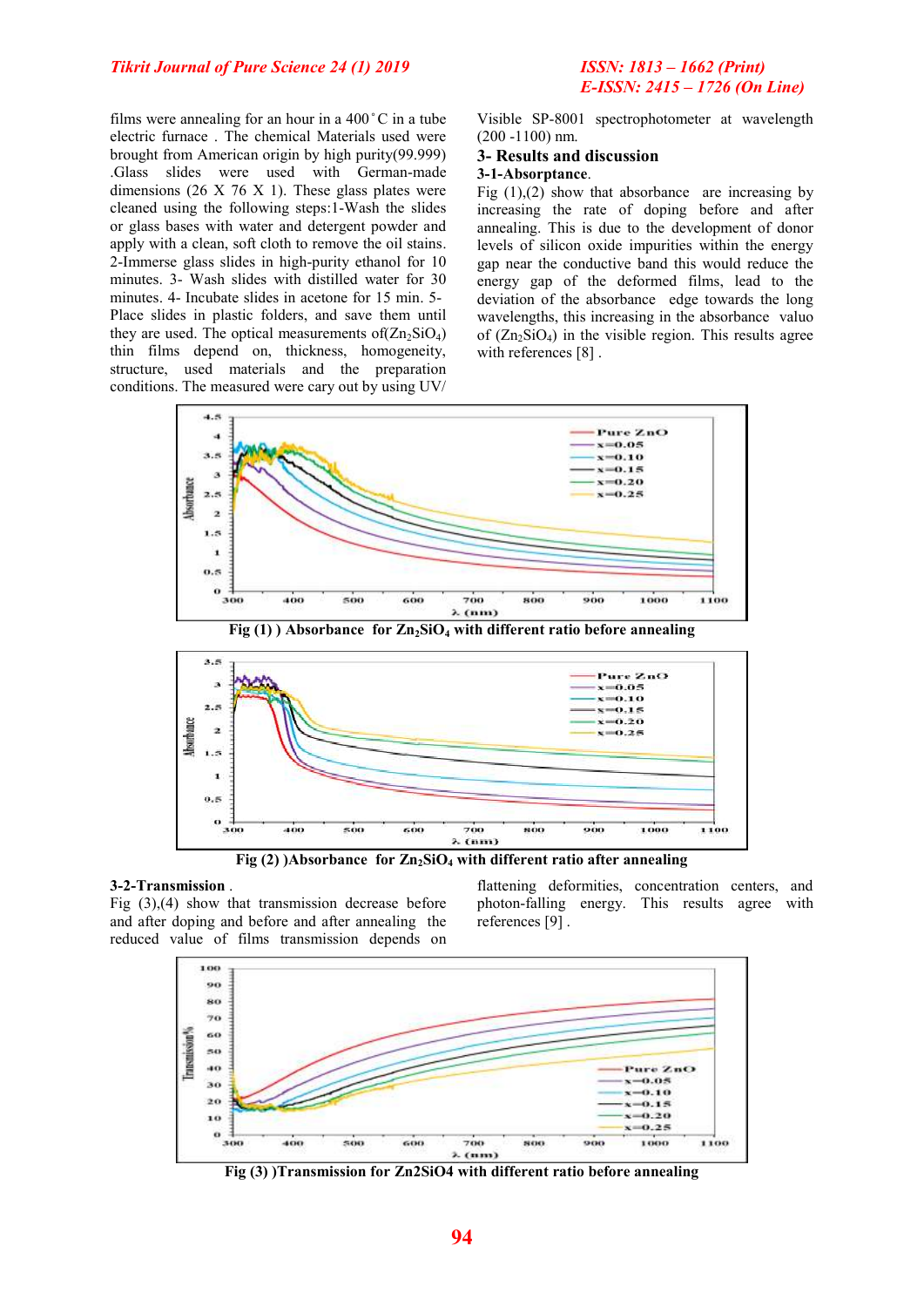

**Fig (4) )Trancmission for Zn2SiO<sup>4</sup> with different ratio after annealing**

#### **3-3-Absorption coefficient**

The absorption coefficient, which is denoted by the symbol  $\alpha$ , is defined as the percentage of the decrease in the energy of the radiation relative to the unit of distance towards the propagation of the wave within the center and the absorption coefficient of the relationship was calculated [10].

### $\alpha$  = 2.303 A/t ------- (1)

Where  $\alpha$  -Absorption coefficient.A- absorption and t-Thickness .

Fig(5) and (6) declare that the doping resulted in an increase in the absorption coefficient due to the generation of secondary levels within the energy gap near the conduction band, which increased the probability of low photon absorption. After the annealing we notice a decrease in the absorption coefficient due to crystallization of the material, which reduced the crystalline defects resulting from a defect in the stacking or defect in the crystal structure. this results agree with references [11].



**Fig (5) )Absortance coefficient for Zn2SiO4 with different ratio before annealing**



**Fig (6) )Absortance coefficient for Zn2SiO4 with different ratio after annealing**

#### **3-1-4 - Energy gap**

It is known as the energy needed to transfer an electron from the top of the valence band to the bottom of the conduction band . It is one of the most important optical constants that rely on semiconductor physics to manufacture many

electronic devices. The value of the energy gap was calculated using the relationship [12].

 $(\text{ahv}) = B (\text{hv} - \text{Eg})^r$  --------(2)

Where:  $\alpha$ -absorption coefficient,  $\nu$  energy photon, B constant, Eg energy gap, r exponential amount and r value is  $\frac{1}{2}$  because its direct transition. And by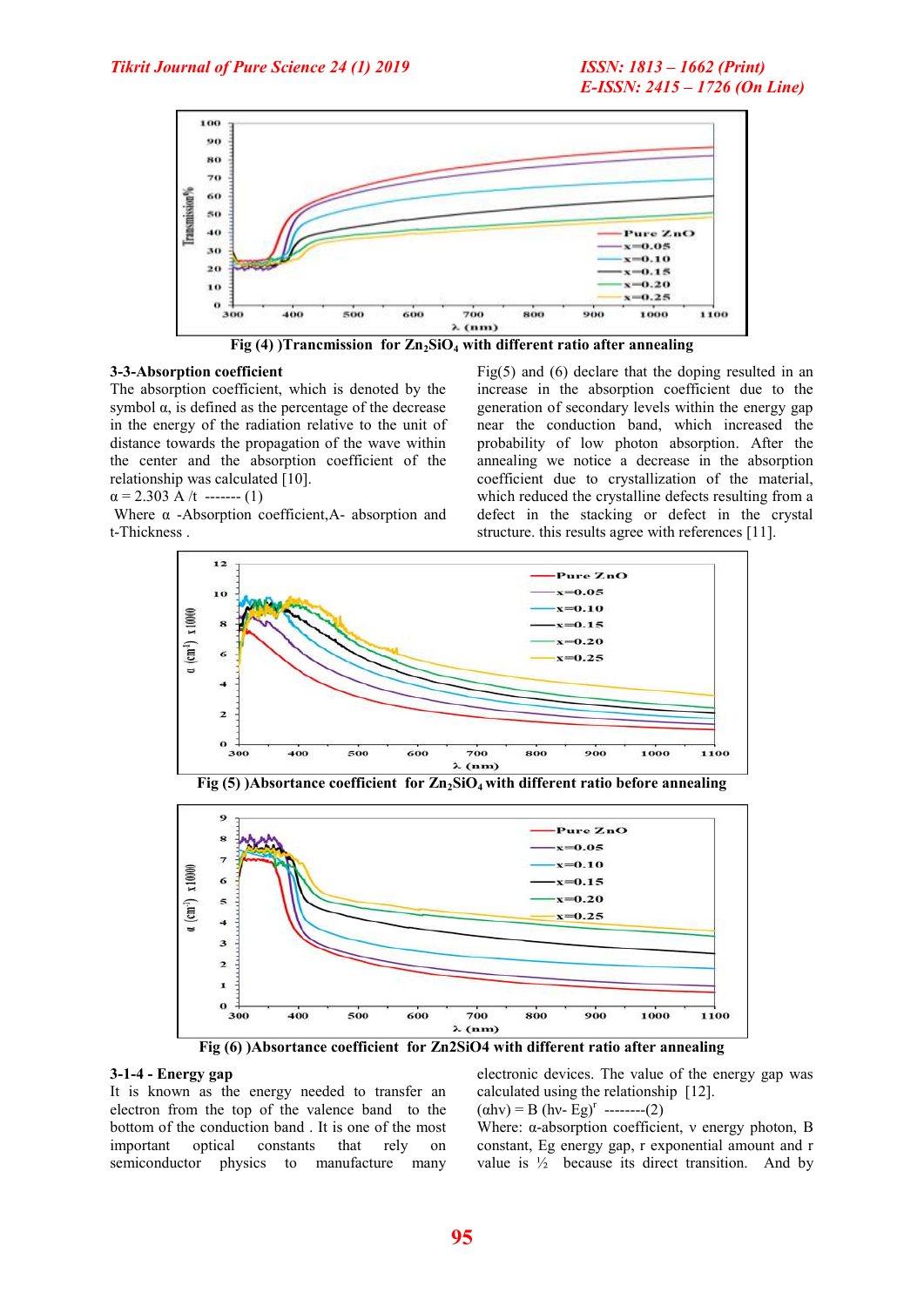## *E-ISSN: 2415 – 1726 (On Line)*

quadrature the equation, we get the following equation

$$
(ahv)^2 = B^2 (hv - Eg)
$$
 -----(3)

Fig  $(7)$ , $(8)$  show that the doping leads to a decrease in the energy gap values with increased doping rates. Increasing the doping rate leads to new topical levels below the conduction band. These levels are ready to

receive electrons and generate tails in the optical power gap. These tails work toward reducing the energy gap. Annealing lead to decreased levels of localized near valence band (decrease tails in the optical energy gap) as a result of crystallinety enhancement cause to increase the optical band gap . This results agree with references [13-17].



**Fig (7) )Energy gap for Zn2SiO<sup>4</sup> with different ratio before annealing**



**Fig (8) )Energy gap for Zn2SiO4 with different ratio after annealing**

#### **4- Conclusion**

1- Annealing led Increased absorption and decreased transmission because crystallization of the material which in turn led to reduce crystalline defects.

- Absorption increases by increasing doping rates. 2

#### **5–References**

[1] Holland, L. (1965. Thin Film Micro-Electronics. Chapman arid Hall, Ltd., London **:**204pp.

[2] Chopra, K. L. (1969). Thin film phenomena. Mc. Graw-Hill book company, New York**:** 864pp.

[3]- Johnson, [W. E.](https://aip.scitation.org/author/Johnson%2C+W+E) and Schlie*,* [L. A.](https://aip.scitation.org/author/Schlie%2C+L+A) (1982). Resistor coupled Josephson logic. *Journal of Applied Physics* , **40 (9)**:798.

[4] Pawlikowski, J. M. (1985). Preparation and characterization of close-spaced vapour transport thin films of ZnSe for heterojunction solar cells . *Journal Thin solid film*, **127 (1–2)**:9-28.

[5] Raad, S.R..(2001).Study of some of the structural, optical and electrical properties of the antimony, bismuth and tellurium membranes with a diagonal. Ph.D. thesis, Technology University,Baghdad ,Iraq.

3-The Transmission is reduced by an increase of the doping rates

4-Absorption coefficient increases from( 8-10) cm-1 before annealing and from (6-8) after annealing .

5- The energy gap decrease from (3) eV to(2.2) eV before annealing and after annealing decrease from  $(3.15)$  eV to $(2.6)$  eV by increase ratio of dopping.

[6] Masafumi, T; Hiromichi, H; Richard, L. and Smith, J. (2009). Thermal and chemical methods for producing zinc silicate(Willemite) : Areview *. [Progress in Crystal Growth and Characterization of](https://www.sciencedirect.com/science/journal/09608974)  [Materials](https://www.sciencedirect.com/science/journal/09608974)*, **55( 3–4)**: 98 –124.

[7] Pandeyand, B. and Weathers, D. L. (2014). Temperature dependent formation of ZnO and Zn<sub>2</sub>SiO<sub>4</sub>nanoparticles by ion implantation and thermal annealing.*[Nuclear Instruments and Methods](https://www.sciencedirect.com/science/journal/0168583X)  [in Physics Research Section B: Beam Interactions](https://www.sciencedirect.com/science/journal/0168583X)  [with Materials and Atoms](https://www.sciencedirect.com/science/journal/0168583X)***, [332](https://www.sciencedirect.com/science/journal/0168583X/332/supp/C)**: 359-363.

[8] Yogamalar, N. R. and Chandra B. A. (2011). Burstein-Moss shift and room temperature nearbandedge luminescence in lithium-doped zinc oxide. *Applied Physics Materials Science and Processing* , **103[\(1\)](https://link.springer.com/journal/339/103/1/page/1)**: 33–42 .